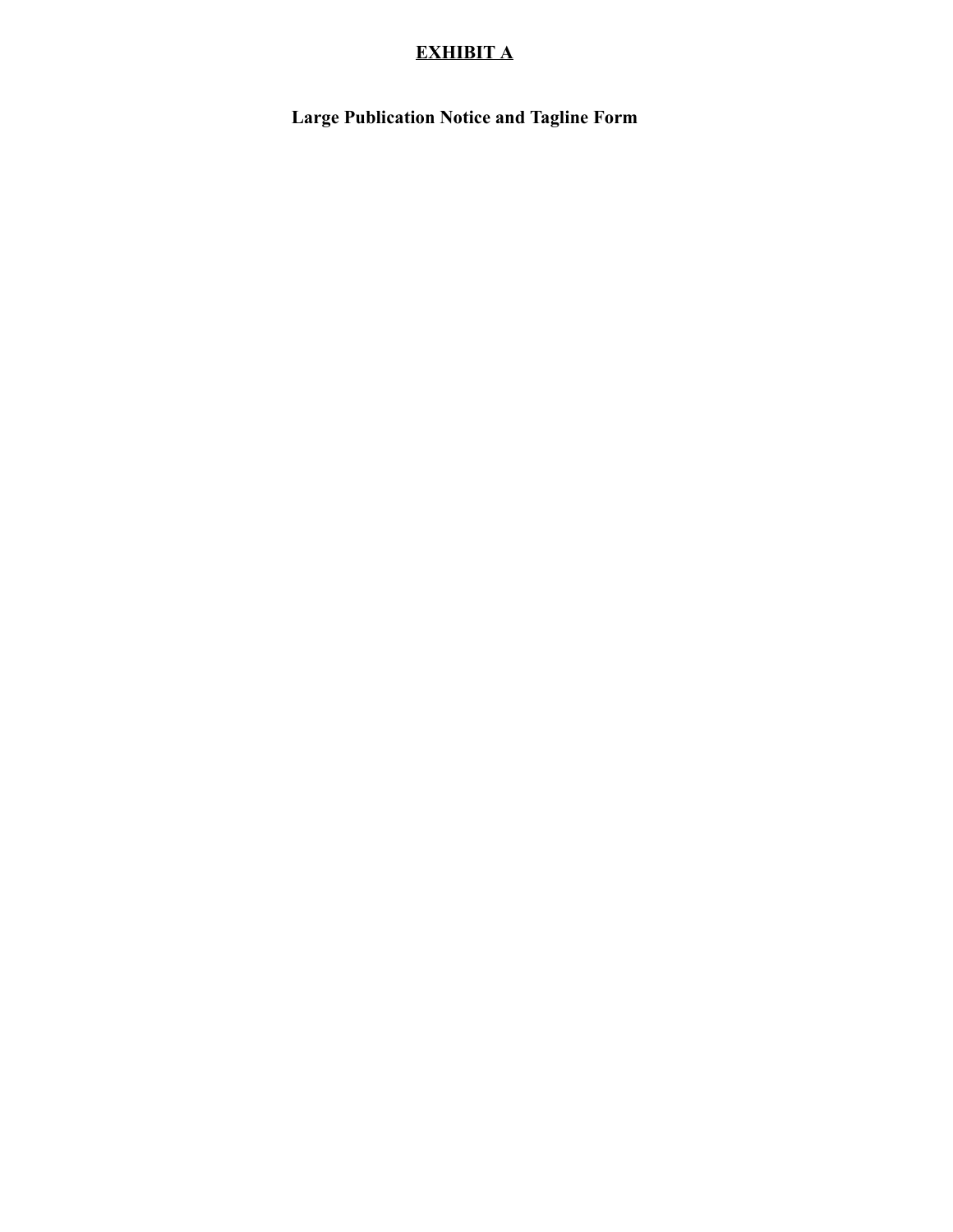## **THE PINES NURSING AND REHABILITATION CENTER Discrimination is Against the Law**

**The Pines Nursing and Rehabilitation Center** complies with applicable federal civil rights laws and does not discriminate on the basis of race, color, national origin, age, disability, or sex. **The Pines Nursing and Rehabilitation Center** does not exclude people or treat them differently because of race, color, national origin, age, disability, or sex.

## **The Pines Nursing and Rehabilitation Center**:

Provides free aids and services to people with disabilities to communicate effectively with us, such as:

Qualified Sign Language Interpreters

Written Information in Other Formats (large print, audio, accessible electronic forms, other formats)

Provides free language services to people whose primary language is not English, such as:

Qualified Interpreters

Information Written in Other Languages.

If you need these services, contact the Administrator, Stacie Edie.

If you believe that **The Pines Nursing and Rehabilitation Center** has failed to provide these services or discriminated in another way on the basis of race, color, national origin, age, disability, or sex, you can file a grievance with:

Stacie Edie, Administrator The Pines Nursing and Rehabilitation Center 524 Carpenter Dam Rd. Hot Springs, AR 71901 Telephone: (501) 262-4124 Fax: (501) 262-5722 Email: HYPERLINK "mailto:sedie@southernadmin.com" sedie@southernadmin.com

You can file a grievance in person or by mail, fax, or email. If you need help filing a grievance, Stacie Edie is available to help you.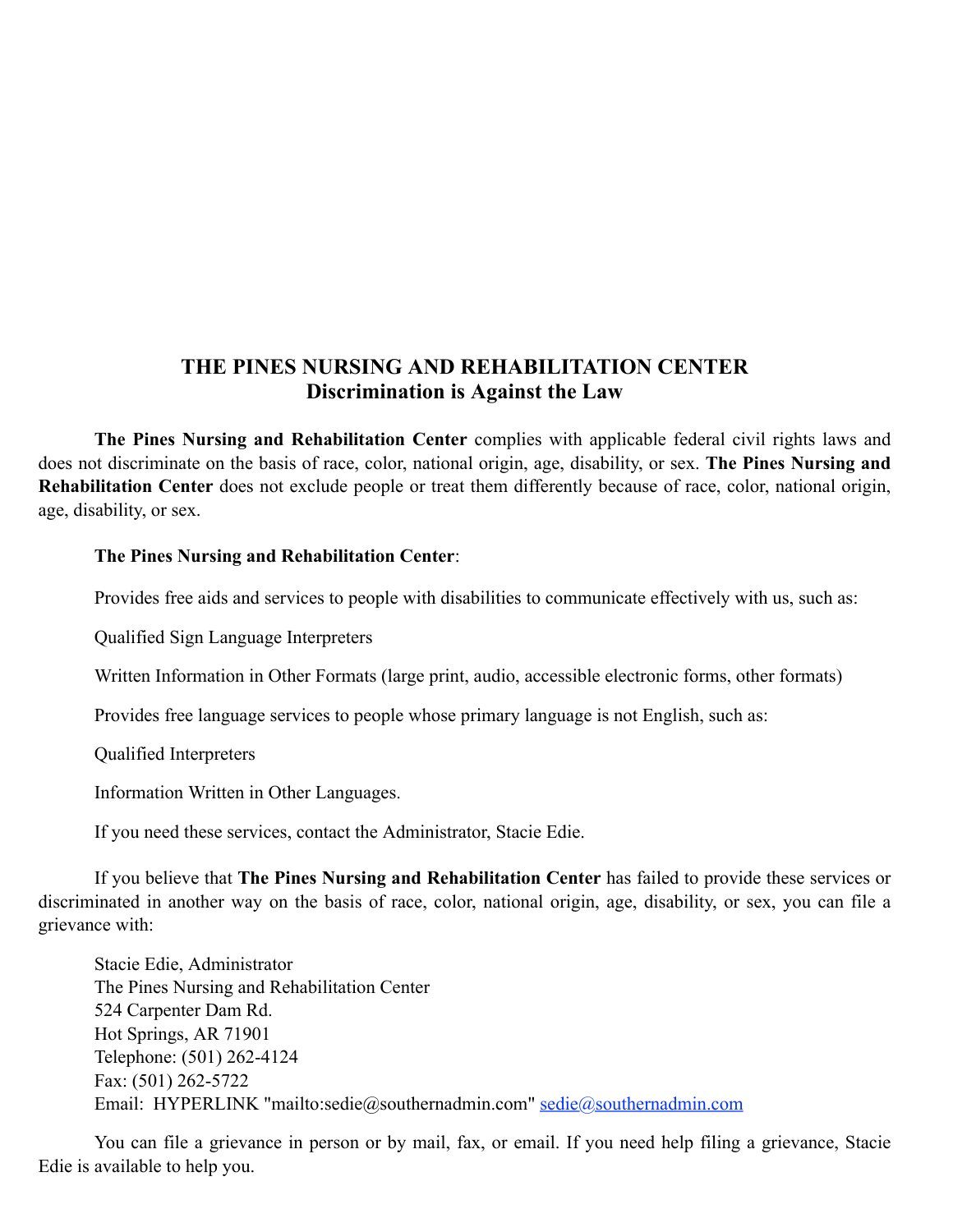You can also file a civil rights complaint with the U.S. Department of Health and Human Services, Office for Civil Rights electronically through the Office for Civil Rights Complaint Portal, available at HYPERLINK "https://ocrportal.hhs.gov/ocr/portal/lobby.jsf"*https://ocrportal.hhs.gov/ocr/portal/lobby.jsf*, or by mail or phone at:

U.S. Department of Health and Human Services 200 Independence Avenue SW. Room 509F, HHH Building Washington, DC 20201 1-800-868-1018, 800-537-7697 (TDD)

Complaint forms are available at HYPERLINK "http://www.hhs.gov/ocr/office/file/index.html"*http://www.hhs.gov/ocr/office/file/index.html*.

## **THE PINES NURSING AND REHABILITATION CENTER**

ATTENTION: If you speak English, language assistance services, free of charge, are available to you. Call (501) 262-4124.

TENCIÓN: si habla español, tiene a su disposición servicios gratuitos de asistencia lingüística. Llame al (501) 262-4124.

ACHTUNG: Wenn Sie Deutsch sprechen, stehen Ihnen kostenlos sprachliche Hilfsdienstleistungen zur Verfügung. Rufnummer: (501) 262-4124.

CHÚ Ý: Nếu bạn nói Tiếng Việt, có các dịch vụ hỗ trợ ngôn ngữ miễn phí dành cho bạn. Gọi số (501) 262-4124.

ATTENTION: Si vous parlez français, des services d'aide linguistique vous sont proposés gratuitement. Appelez le (501) 262-4124.

注意: 如果您使用繁體中文, 您可以免費獲得語言援助服務。請致電 (501) 262-4124.

ີເປດຊາບ: ຖ້າວ່າ ທ່ານເວົ້າພາສາ ລາວ, ການບໍລິການຊ່ວຍເຫຼືອດ້ານພາສາ, ໂດຍບໍ່ເສັຽຄ່າ, ແມ່ນມີພ້ອມໃຫ້ທ່ານ. ໂທຣ  $(501)$   $262-4124$ .

LUS CEEV: Yog tias koj hais lus Hmoob, cov kev pab txog lus, muaj kev pab dawb rau koj. Hu rau (501) 262-4124.

PAUNAWA: Kung nagsasalita ka ng Tagalog, maaari kang gumamit ng mga serbisyo ng tulong sa wika nang walang bayad. Tumawag sa (501) 262-4124.

رقم 501 4124-262 اتصل برقم. إذا كنت تتحدث اذكر اللغة، فإن خدمات المساعدة اللغویة تتوافر لك بالمجان: